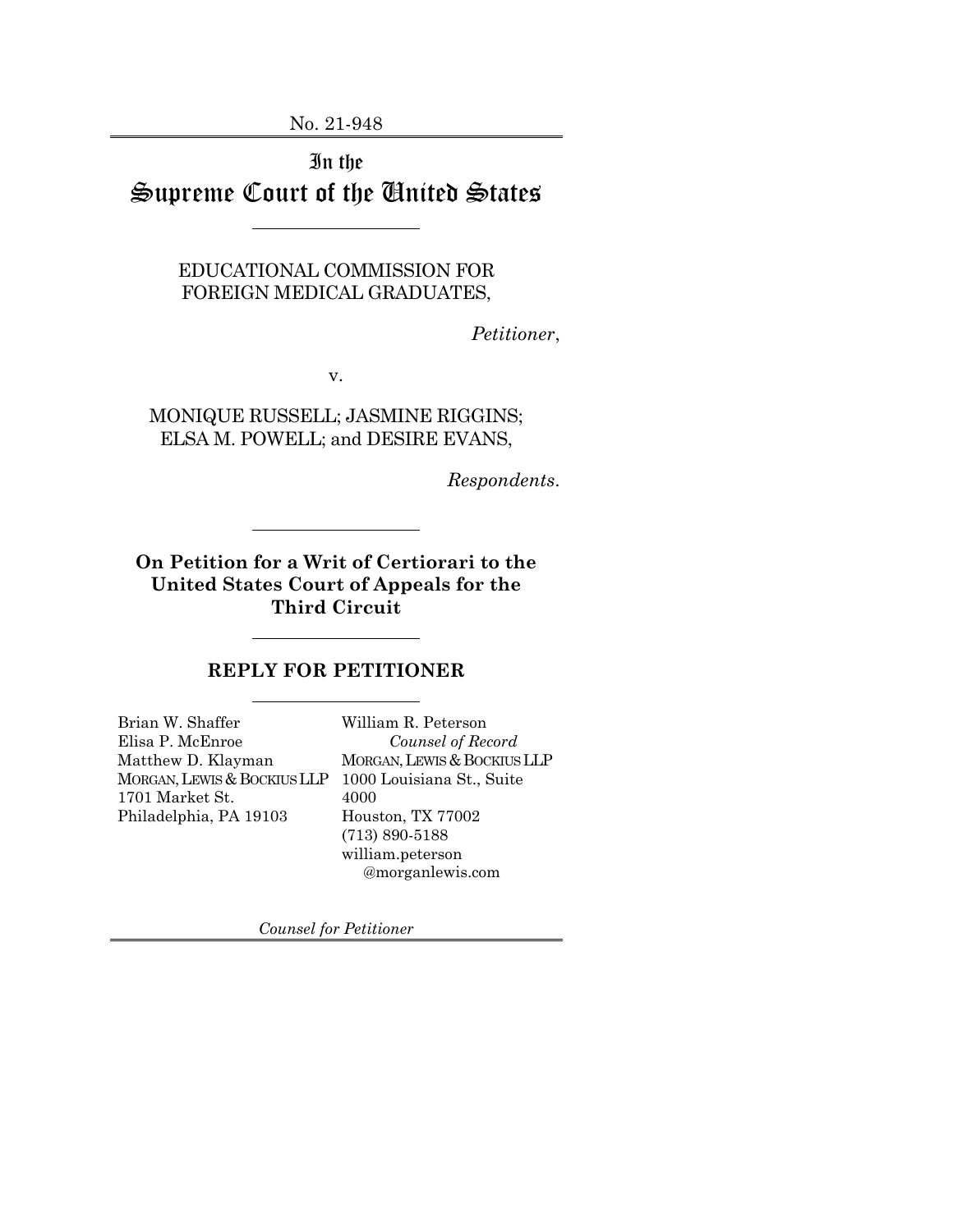## **TABLE OF CONTENTS**

<span id="page-1-0"></span>

|      |           |                                                | Page |
|------|-----------|------------------------------------------------|------|
|      |           |                                                |      |
|      |           |                                                |      |
|      |           |                                                |      |
|      |           |                                                |      |
| I.   |           | No Case Certified Under Rule 23(c)(4) Has      |      |
|      |           | Ever Proceeded to Final Judgment. 2            |      |
| П. - |           | Respondents Incorrectly Describe the           |      |
|      |           |                                                |      |
|      | A.        | After Rule 23(b)(3) is satisfied, Rule         |      |
|      |           | $23(c)(4)$ permits adjudicating common         |      |
|      |           |                                                |      |
|      | <b>B.</b> | The Seventh Circuit's authority is             |      |
|      |           |                                                |      |
|      | C.        | Respondents cannot deny the                    |      |
|      |           | significant variations within the              |      |
|      |           |                                                |      |
|      | D.        | The D.C. Circuit recently and                  |      |
|      |           | correctly recognized certification             |      |
|      |           | under Rule $23(c)(4)$ as "an unsettled         |      |
|      |           | and fundamental issue of law."11               |      |
|      |           | III. This Court Does Not Defer to the Advisory |      |
|      |           | Committee's Decision Not to Amend the          |      |
|      |           |                                                |      |
|      |           | IV. Respondents' View Renders Rule 23(b)(3)    |      |
|      |           |                                                |      |
| V.   |           | Certiorari Is Warranted Now15                  |      |
|      |           |                                                |      |
|      |           |                                                |      |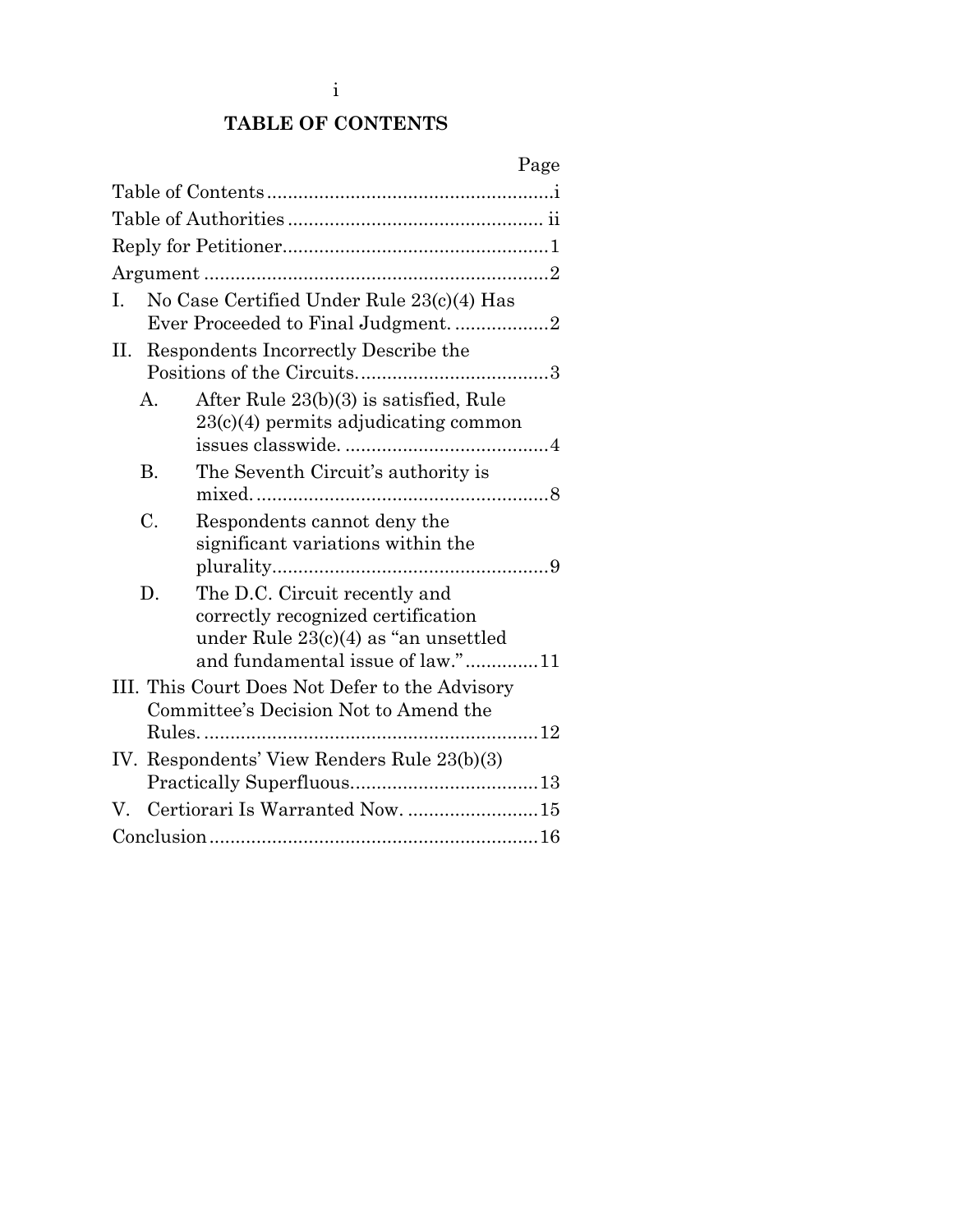### ii

## **TABLE OF AUTHORITIES**

# Page(s)

## <span id="page-2-0"></span>**CASES**

| Allison v. Citgo Petroleum Corp., 151 F.3d                                                     |
|------------------------------------------------------------------------------------------------|
| Amchem Prods., Inc. v. Windsor, 521 U.S.                                                       |
| Beech Aircraft Corp. v. Rainey, 488 U.S. 153                                                   |
| Castano v. Am. Tobacco Co., 84 F.3d 734 (5th                                                   |
| Comcast Corp. v. Behrend, 569 U.S. 27                                                          |
| <i>Ebert v. Ge.n Mills, Inc., 823 F.3d 472 (8th</i> )                                          |
| In re Deepwater Horizon, 739 F.3d 790 (5th                                                     |
| In re Med. Transp. Mgmt., Inc., No. 21-8006,<br>2022 WL 829169 (D.C. Cir. Mar. 17, 2022) 1, 11 |
| <i>In re Rodriguez</i> , 695 F.3d 360 (5th Cir. 2012) 6                                        |
| In re St. Jude Med., Inc., 522 F.3d 836 (8th                                                   |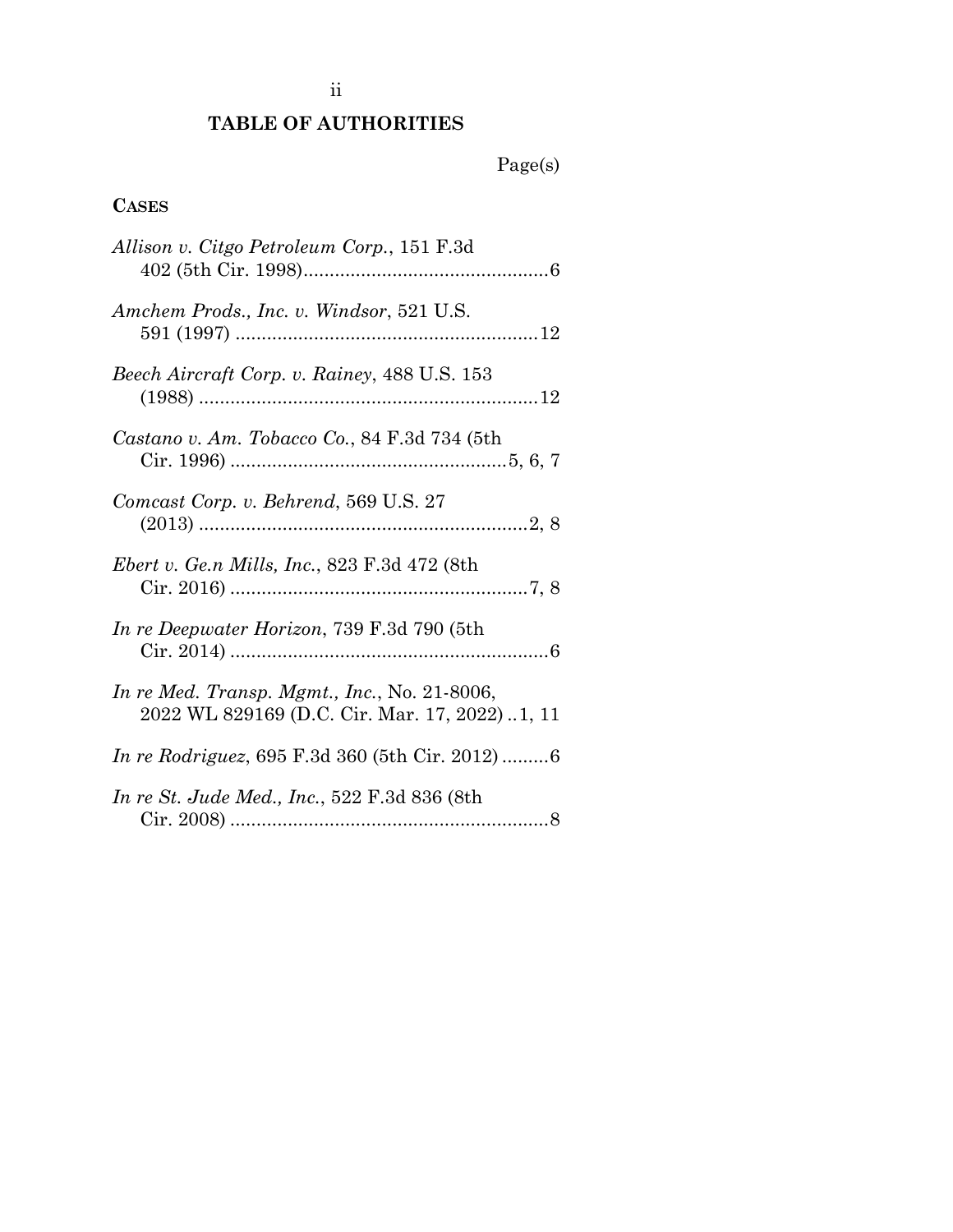| Jenkins v. Raymark Indus., Inc., 782 F.2d                                                       |
|-------------------------------------------------------------------------------------------------|
| Kartman v. State Farm Mut. Auto. Ins. Co.,                                                      |
| Martin v. Behr Dayton Thermal Prods. LLC,                                                       |
| McReynolds v. Merrill Lynch, Pierce, Fenner<br>& Smith, Inc., 672 F.3d 482 (7th Cir.            |
| Reitman v. Champion Petfoods, USA, Inc.,                                                        |
| Simpson v. Dart, 23 F.4th 706 (7th Cir. 2022) 9                                                 |
| Smilow v. Sw. Bell Mobile Sys., Inc., 323                                                       |
| Tasion Comme'ns, Inc. v. Ubiquiti Networks,<br><i>Inc.</i> , 308 F.R.D. 630 (N.D. Cal. 2015) 10 |
| Tyson Foods, Inc. v. Bouaphakeo, 577 U.S.                                                       |
| United States v. Vonn, 535 U.S. 55 (2002)12                                                     |
| <b>RULES</b>                                                                                    |
| Fed. R. Civ. P.                                                                                 |

| $\mathbf{v}$ . $\mathbf{v}$ . $\mathbf{v}$ . $\mathbf{v}$ . $\mathbf{v}$ . |  |
|----------------------------------------------------------------------------|--|
|                                                                            |  |
|                                                                            |  |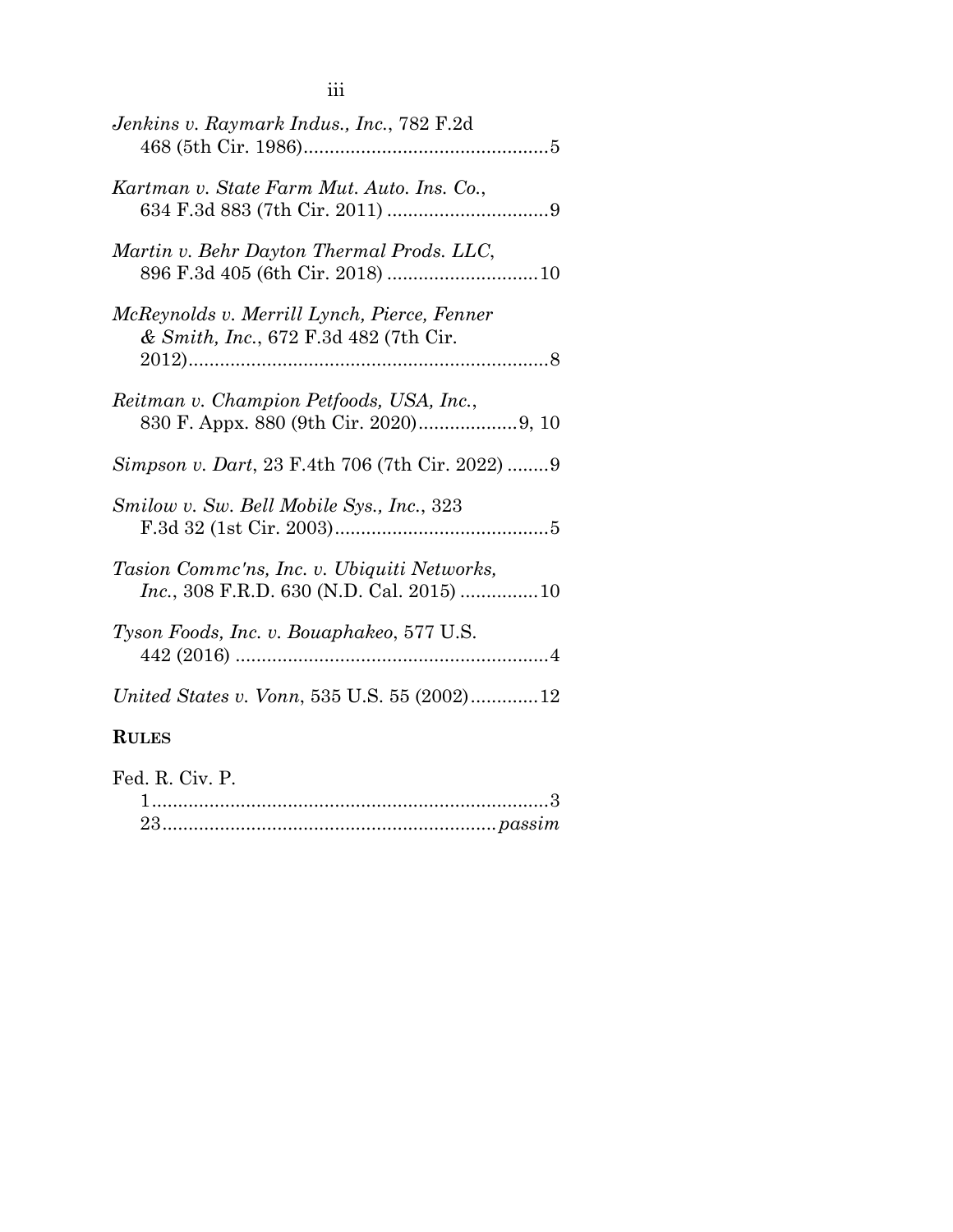| $\overline{\phantom{a}}$ |  |
|--------------------------|--|
| w                        |  |

## **OTHER AUTHORITIES**

| Elizabeth J. Cabraser & Samuel Issacharoff, |
|---------------------------------------------|
| The Participatory Class Action, 92          |
|                                             |
|                                             |
| Laura J Hinos Challenging the Jesue Class   |

| Laura J. Hines, Challenging the Issue Class |  |
|---------------------------------------------|--|
| Action End-Run, 52 Emory L.J. 709           |  |
|                                             |  |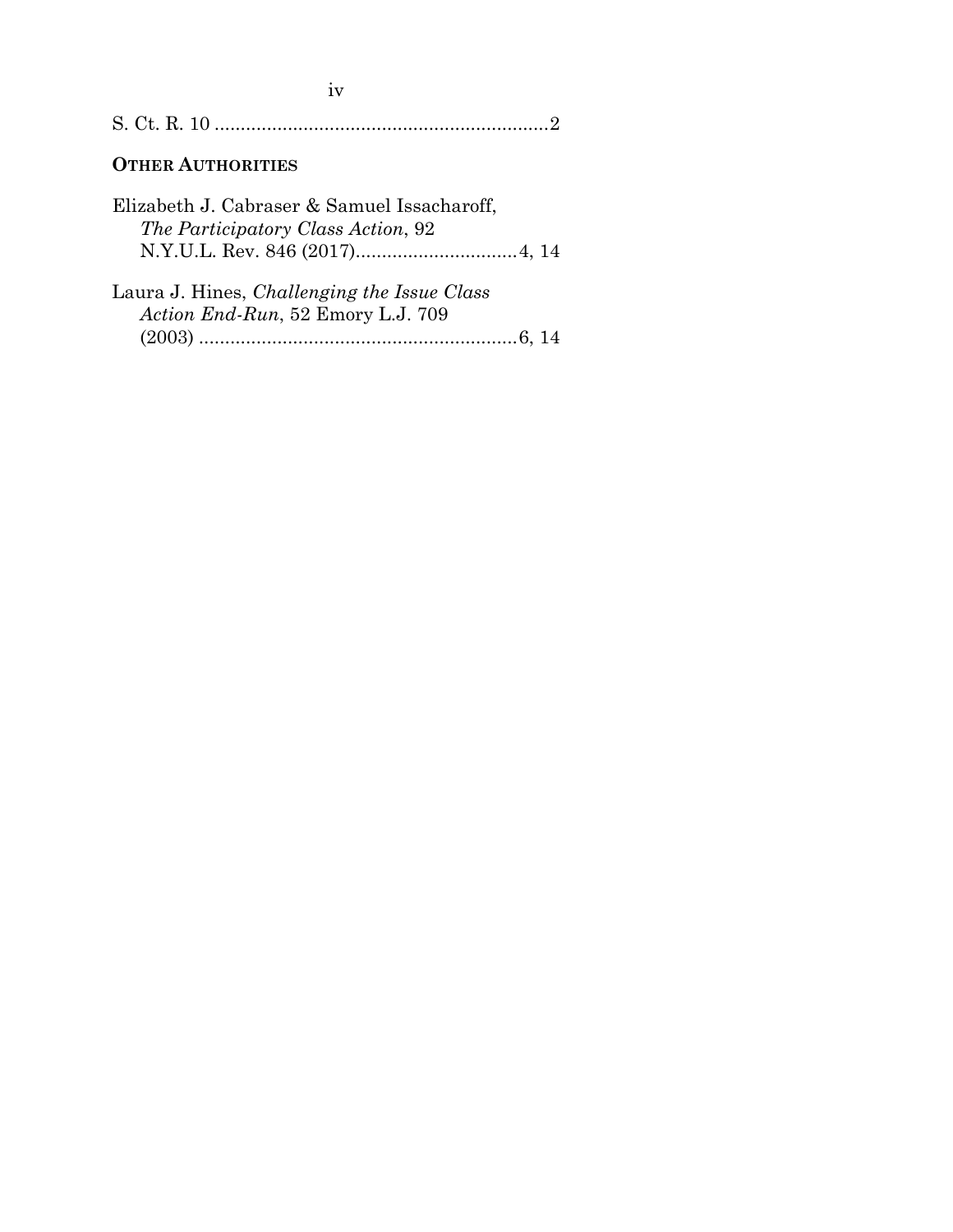#### <span id="page-5-2"></span>**REPLY FOR PETITIONER**

<span id="page-5-0"></span>Respondents cannot deny that ECFMG's petition presents an important question on which this Court has provided no guidance. And just weeks ago the D.C. Circuit, in granting a Rule 23(f) petition, recognized the question presented by this petition as "important" and "'an unsettled and fundamental issue of law relating to class actions." *In re Med. Transp. Mgmt., Inc.*, No. 21-8006, 2022 WL 829169, at \*1 (D.C. Cir. Mar. 17, 2022).

<span id="page-5-1"></span>Respondents' suggestion that the Court wait until after a final judgment to grant review provides no basis to deny the petition. As *Amicus* Chamber of Commerce has documented (at 6), it appears that no case certified under Rule 23(c)(4) has proceeded to trial. The time for this Court's review is now, at the class certification stage, not following some hypothetical final judgment.

Respondents do not deny that the question presented is dispositive of class certification. If an ordinary Rule 23(b)(3) analysis applies, then certification should have been denied and a different judgment entered below.

This Court has already acknowledged the importance of the limits imposed by Rule 23(b)(3). But the decision below renders Rule 23(b)(3)'s predominance test practically meaningless. Under the decision below, class counsel should always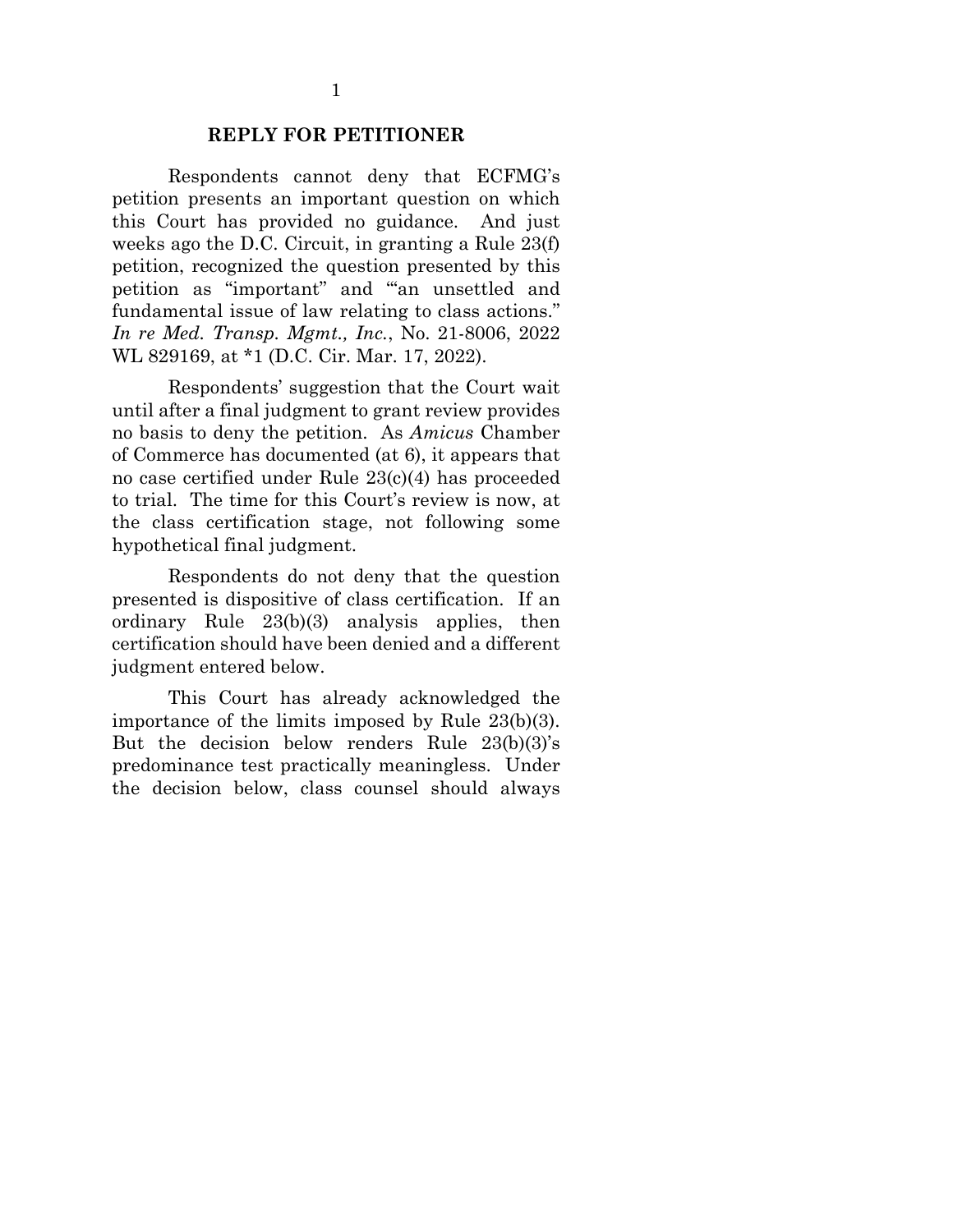choose the easier route of certification under Rule  $23(c)(4)$ .

The petition squarely presents an "important question of federal law that has not been, but should be, settled by this Court" and on which the circuits disagree. S. Ct. R.  $10(a)$ , (c). Immediate review is warranted.

#### <span id="page-6-3"></span>**ARGUMENT**

### <span id="page-6-1"></span><span id="page-6-0"></span>**I. No Case Certified Under Rule 23(c)(4) Has Ever Proceeded to Final Judgment.**

Respondents' suggestion (at 8–9) that this Court wait for an appeal from a final judgment is truly an argument that this Court should never review the issue at all.

Counsel has identified no case involving a class certified under respondents' view of Rule 23(c)(4) that has ever proceeded to trial. Counsel for *Amicus* Chamber of Commerce represents the same. Amicus Br. 6. Nor do respondents cite any case.

<span id="page-6-2"></span>This fact should confirm both the importance of the issue and the danger of using Rule 23(c)(4) to certify classes that could not otherwise be certified under Rule 23(b)(3). Rule 23(b)(3) is, itself, an "adventuresome innovation" for which certification should be particularly "demanding." *Comcast Corp. v. Behrend*, 569 U.S. 27, 34 (2013). The further innovation of using Rule 23(c)(4) to evade Rule 23(b)(3)'s requirements appears to have compelled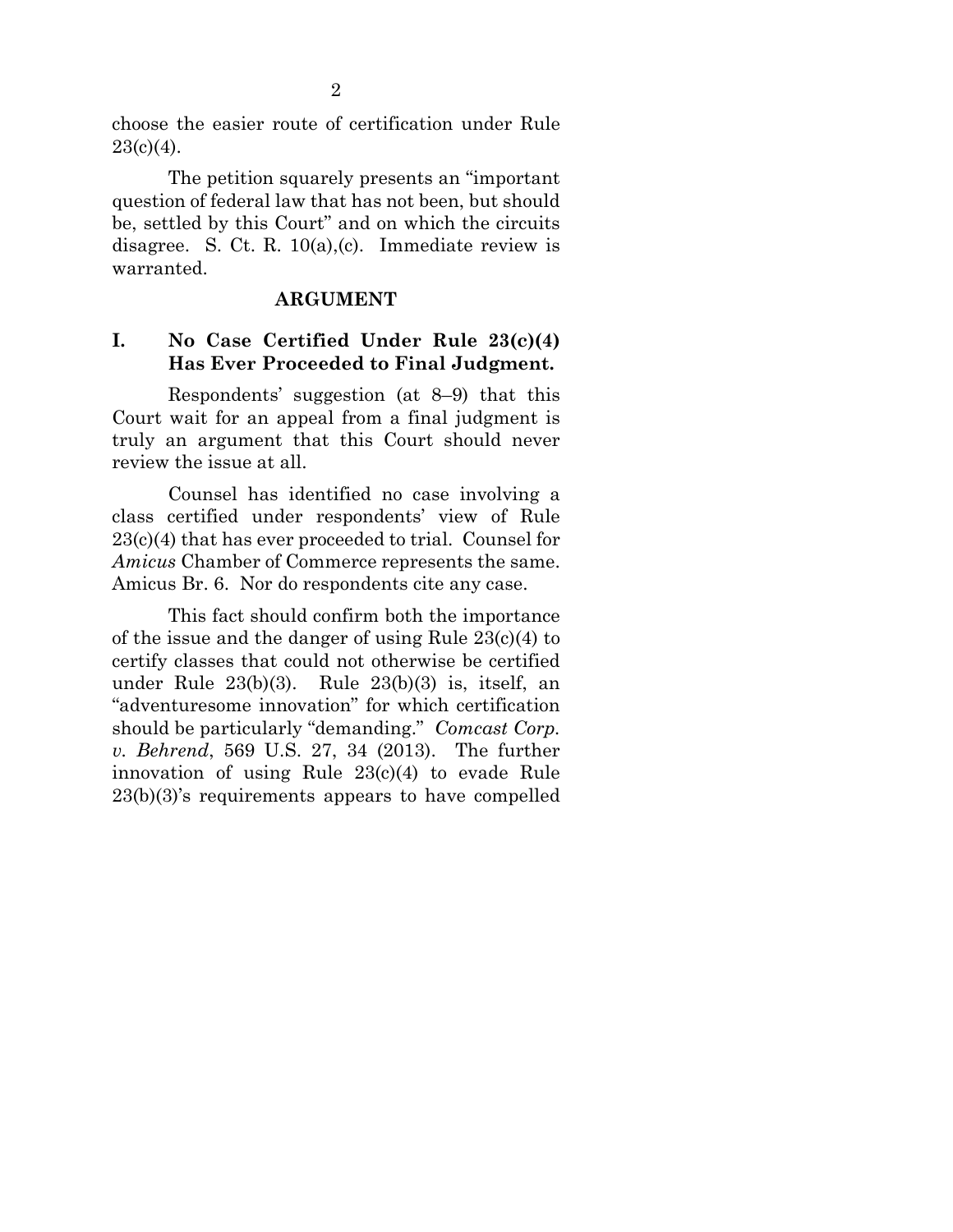settlement in every case in which it has been permitted.

As a result, little precedent exists regarding how trial (and subsequent individual proceedings) should be conducted in a case involving "partial Rule 23(b)(3) certification"—a concept on which the Federal Rules provide no guidance. The procedural uncertainty brings heightened settlement pressure to bear, and it does so in cases ineligible for certification under the ordinary test. Certification under Rule  $23(c)(4)$  undercuts "just ... determination" of cases on their merits. Fed. R. Civ. P. 1.

<span id="page-7-1"></span>The "paucity of appellate opinions or other evidence to indicate Rule 23(c)(4) has led to runaway judgments," BIO 31, only reveals the danger. These opinions and judgments do not exist because certification compels settlement. This fact confirms both the importance of the issue and that if this Court wishes to grant certiorari, it must do so now.

### <span id="page-7-0"></span>**II. Respondents Incorrectly Describe the Positions of the Circuits.**

Respondents' description of a uniform, harmonious position among the circuits is incorrect. The circuits disagree. At most, four circuits—the Second, Third, Sixth, and Ninth—share respondents' interpretation at a high level, and even within these circuits, there is significant disagreement.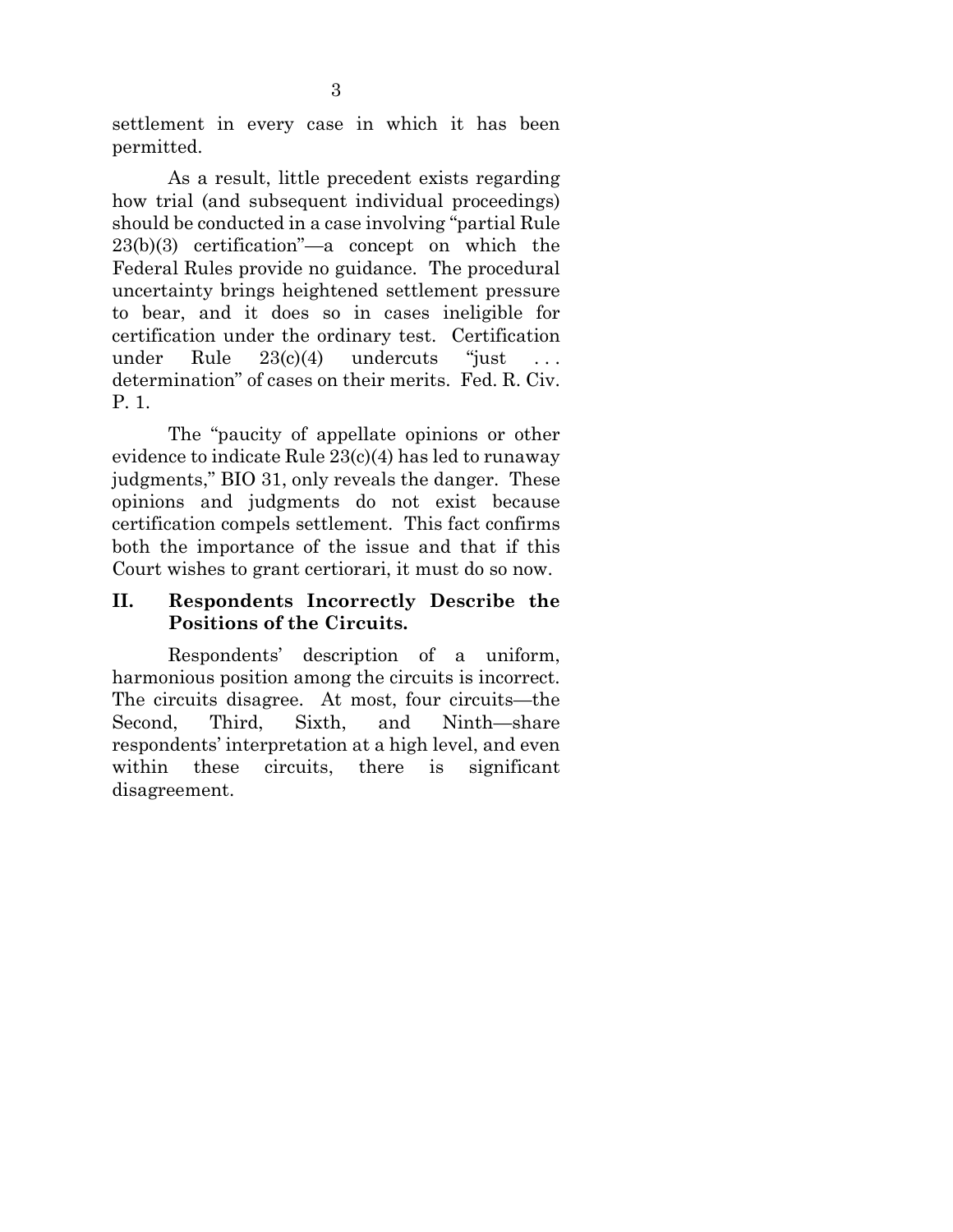#### <span id="page-8-0"></span>**A. After Rule 23(b)(3) is satisfied, Rule 23(c)(4) permits adjudicating common issues classwide.**

If Rule 23(b)(3)'s requirements (including predominance) are satisfied for a cause of action, $<sup>1</sup>$  $<sup>1</sup>$  $<sup>1</sup>$ </sup> Rule 23(c)(4) allows common issues to be adjudicated on a classwide basis and individual issues to be adjudicated in individual proceedings. *See, e.g.*, *Tyson Foods, Inc. v. Bouaphakeo*, 577 U.S. 442, 453 (2016) ("[T]he action may be considered proper under Rule 23(b)(3) even though other important matters will have to be tried separately[.]").

<span id="page-8-1"></span>The Question Presented is not whether Rule 23(c)(4) permits less than all of the issues in a claim to be adjudicated on a classwide basis but whether Rule 23(c)(4) permits this *when Rule 23(b)(3) cannot be satisfied for the cause of action*.

Respondents misread the circuits' positions because they erroneously treat any decision allowing a limited class as supporting their view of the law.

<span id="page-8-2"></span>Consider, for example, respondents' reliance on the statement that "all federal circuits, including the Fifth Circuit, have endorsed the class treatment of specific issues." BIO 11 (quoting Elizabeth J. Cabraser & Samuel Issacharoff, *The Participatory Class Action*, 92 N.Y.U.L. Rev. 846, 871 (2017)). This sentence says nothing about endorsing "class

<span id="page-8-3"></span><sup>1</sup> ECFMG understands "action" within Rule 23 to refer to a cause of action and uses the term in this sense in the Question Presented.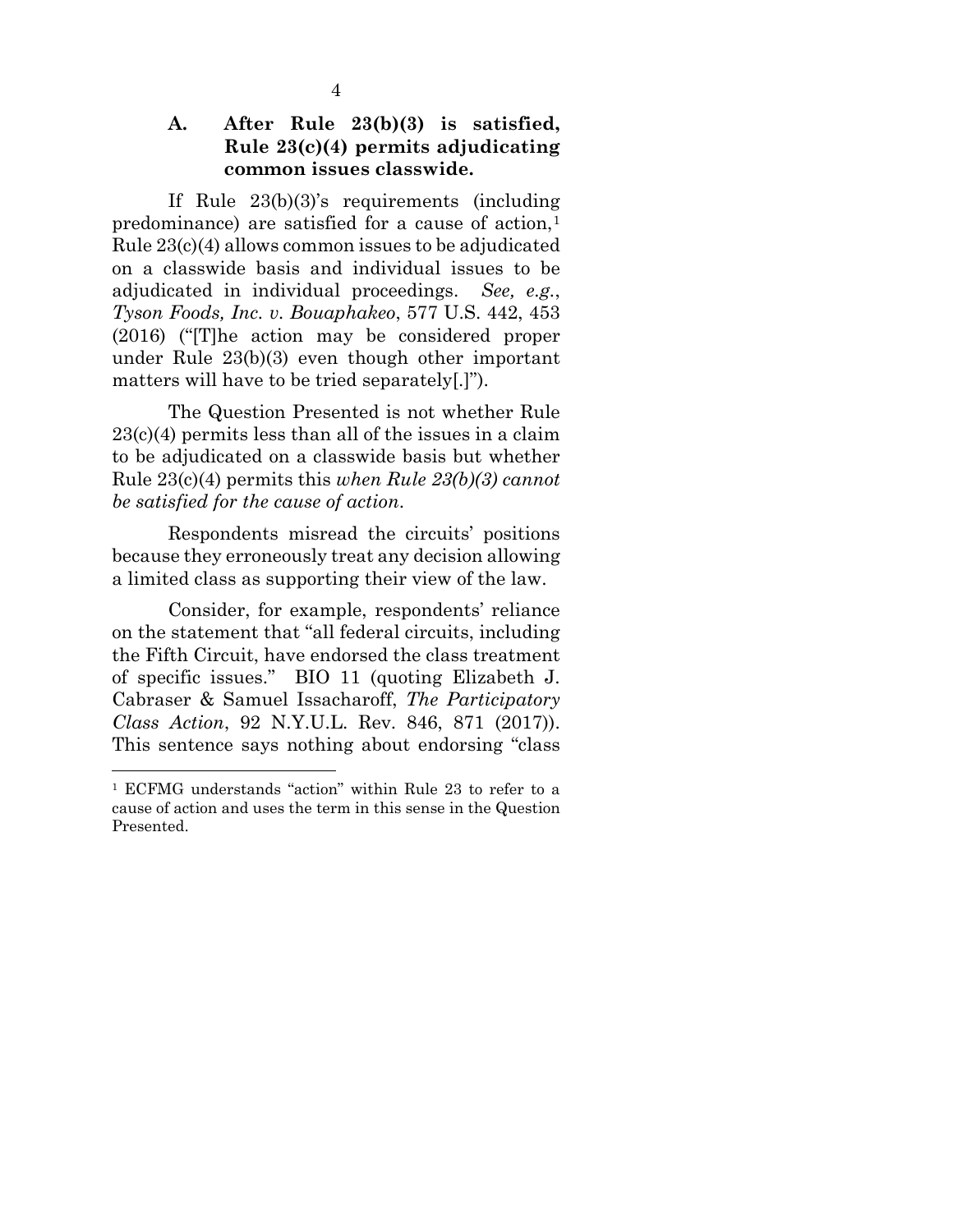treatment of specific issues" without first satisfying Rule 23(b)(3).

Respondents' assumption that any decision allowing class treatment of specific issues embraces their position causes them to misread the cases.

### <span id="page-9-2"></span>**1. The First Circuit decision cited by Respondents supports ECFMG.**

For example, respondents rely on *Smilow v. Southwestern Bell Mobile Systems, Inc.*, which held that "common questions predominate" over individual issues. 323 F.3d 32, 40 (1st Cir. 2003).

Because common issues predominated, Rule  $23(c)(4)$  "allow[ed] the court to maintain the class action with respect to [common] issues" while allowing "individualized determinations . . . to calculate damages." *Id.* at 41. This analysis captures ECFMG's view perfectly and offers no support for respondents.

> <span id="page-9-0"></span>**2. The Fifth Circuit adheres to its view in** *Castano* **that Rule 23(b) must be satisfied for the cause of action as a whole.**

<span id="page-9-1"></span>Respondents commit the same error in discussing *Jenkins v. Raymark Industries, Inc.*, which upheld the district court's finding that "the certified questions 'predominate,' under Rule  $23(b)(3)$ " within the cases as a whole. 782 F.2d 468,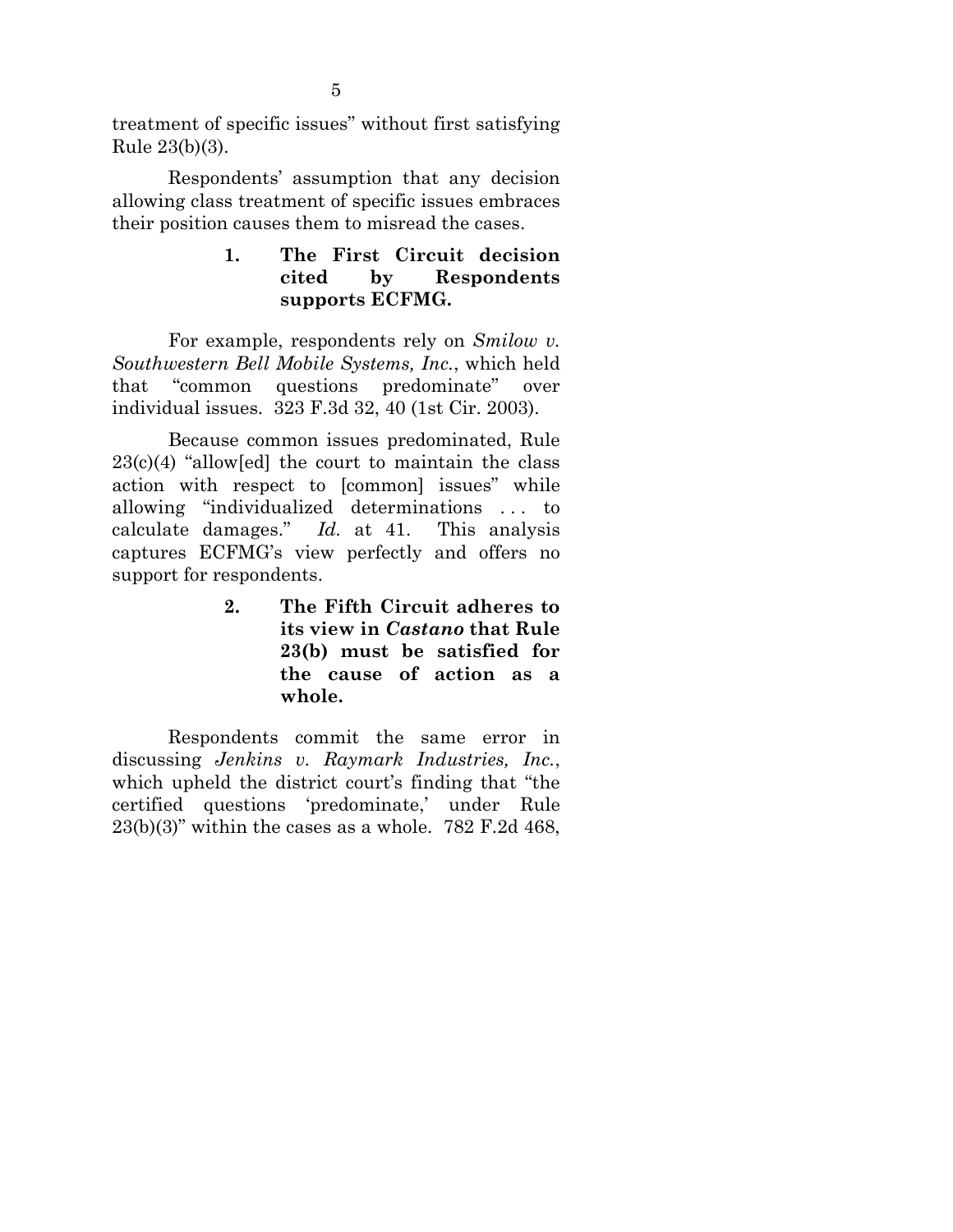<span id="page-10-4"></span>472 (5th Cir. 1986); *see also* Laura J. Hines, *Challenging the Issue Class Action End-Run*, 52 Emory L.J. 709, 731–32 (2003) ("[*Jenkins*] cannot be read as actually authorizing such an expansive interpretation of  $(c)(4)(A)$ . There is simply no evidence the Fifth Circuit believed that its predominance analysis could be conducted only as to the certified common issues, rather than as compared to the individual issues remaining for later proceedings." (citations omitted)).

<span id="page-10-3"></span><span id="page-10-2"></span><span id="page-10-1"></span>Nor do other Fifth Circuit decisions undercut *Castano*. *In re Rodriguez*, 695 F.3d 360 (5th Cir. 2012), and *In re Deepwater Horizon*, 739 F.3d 790 (5th Cir. 2014), merely stand for the (undisputed) proposition that Rule 23(c)(4) allows adjudication of some issues on a classwide basis and others on an individual basis. Neither holds that doing so is allowed when Rule 23(b)(3) cannot be satisfied for a claim.

<span id="page-10-0"></span>*Deepwater Horizon* held that the district court did not abuse its discretion in concluding that "common issues nonetheless predominated over the issues unique to individual claimants." 739 F.3d at 816. Only because of this predominance, Rule  $23(c)(4)$  permitted (common) liability issues to be tried on a classwide basis and "'issues relating to damages' could and would be 'severed and tried separately.'" *Id.* at 806; *see also Allison v. Citgo Petroleum Corp.*, 151 F.3d 402, 421–22 (5th Cir. 1998) (rejecting Rule 23(c)(4) certification under *Castano* because "when considered as a whole, the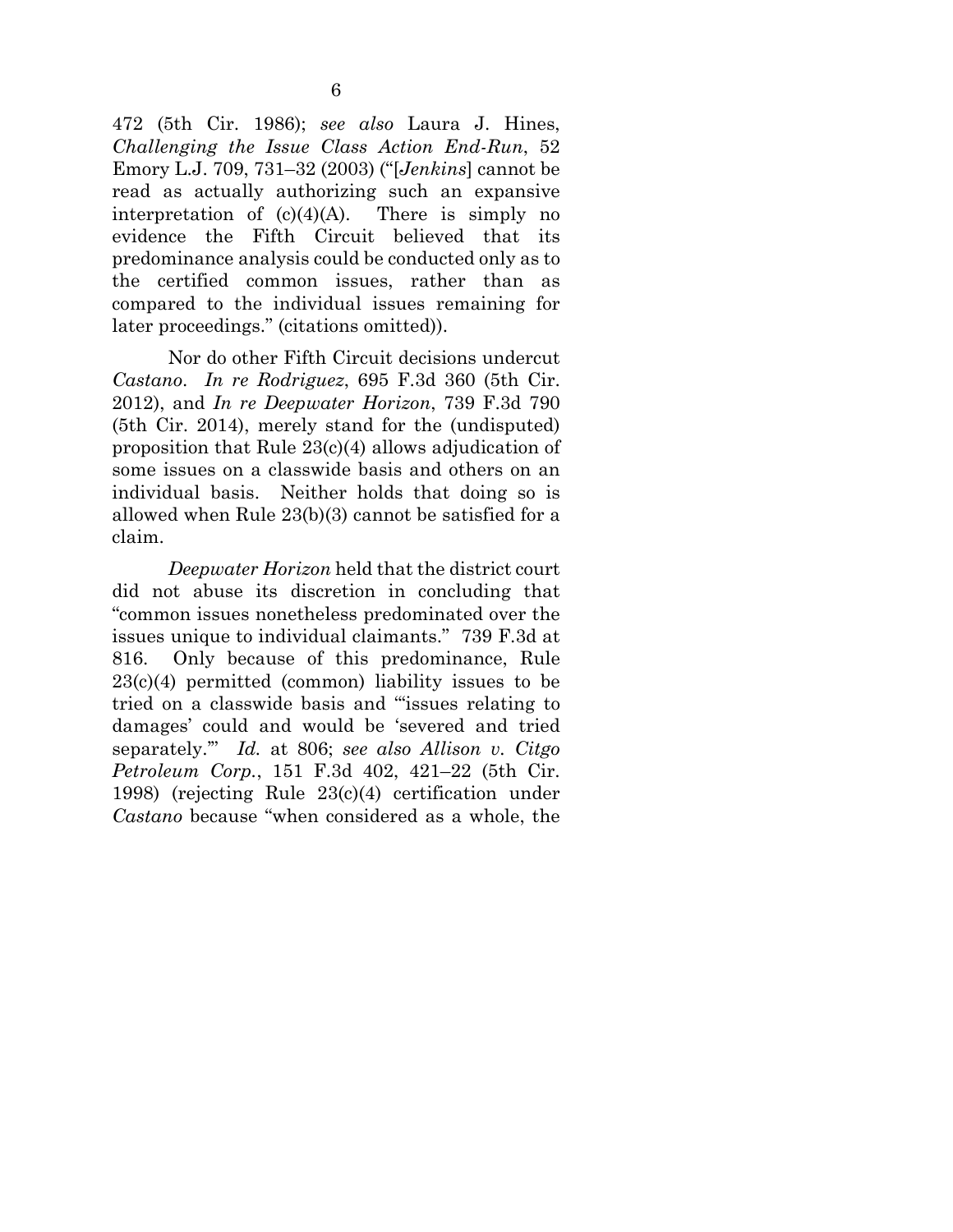plaintiffs' [claim] implicates predominantly individual-specific issues").

<span id="page-11-0"></span>*Castano* is unambiguous: "The proper interpretation of the interaction between subdivisions  $(b)(3)$  and  $(c)(4)$  is that a cause of action, as a whole, must satisfy the predominance requirement of  $(b)(3)$  and that  $(c)(4)$  is a housekeeping rule that allows courts to sever the common issues for a class trial." *Castano v. Am. Tobacco Co.*, 84 F.3d 734, 745 n.21 (5th Cir. 1996).

Respondents' attempts to introduce uncertainty in the Fifth Circuit's position is incorrect.

> **3. The Eighth Circuit has indicated support for the position that the predominance inquiry cannot ignore individual issues.**

<span id="page-11-1"></span>*Ebert v. General Mills, Inc.*, 823 F.3d 472 (8th Cir. 2016), indicates that the Eighth Circuit shares ECFMG's view of Rule 23(c)(4).

*Ebert* rejects certification precisely because the district court "narrow[ed] and separat[ed]" issues in order to "manufactur[e] a case that would satisfy the Rule 23(b)(3) predominance inquiry." *Id.* at 479. Certification of the common issues was impermissible because "individual issues [would]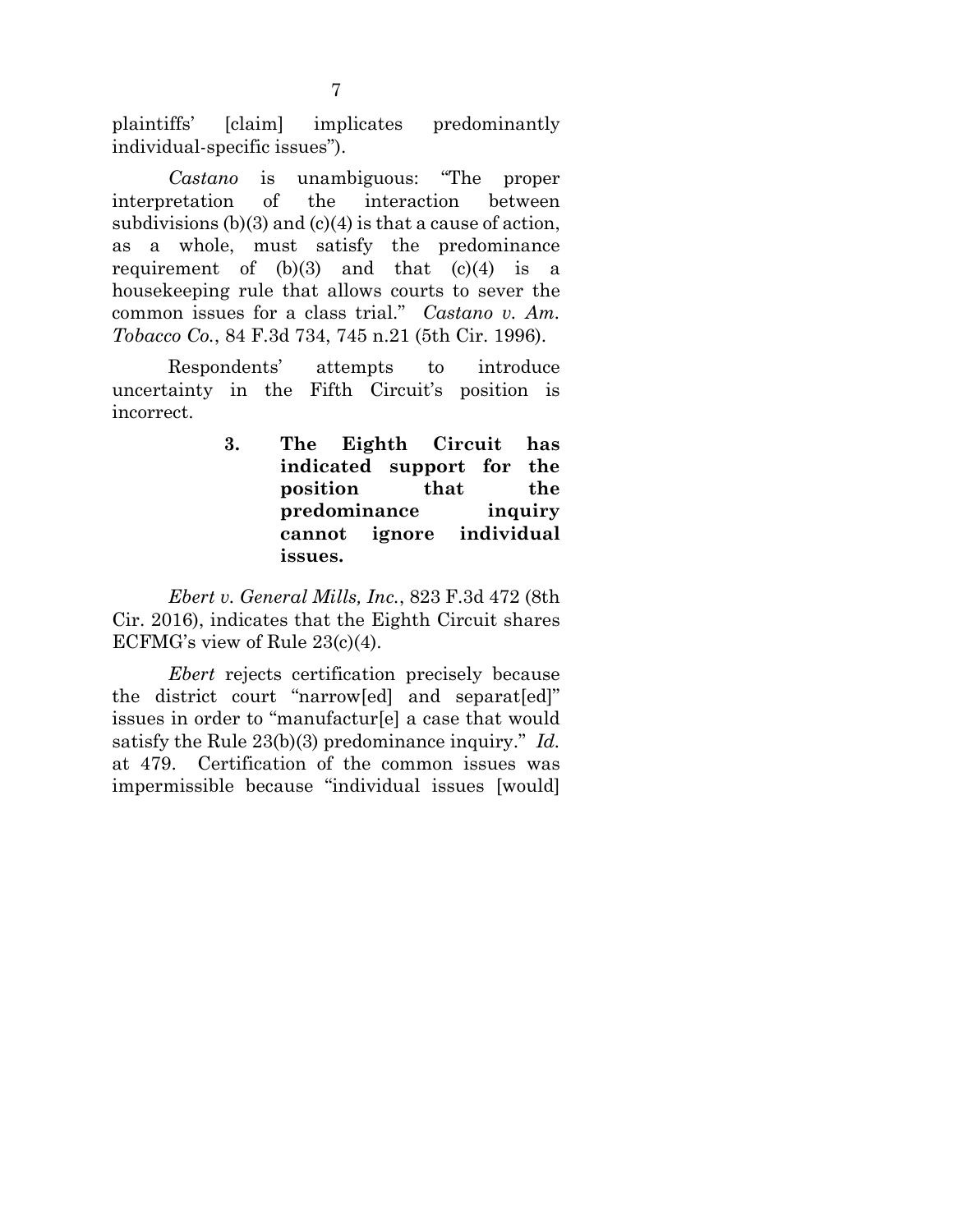<span id="page-12-2"></span>predominate on the matters of liability and damages." *Id.*

The analysis—comparing the common and individual issues—is inconsistent with respondents' position (and that of the decision below) that a district court can disregard uncertified issues in conducting a predominance inquiry.[2](#page-12-5)

### **B. The Seventh Circuit's authority is mixed.**

<span id="page-12-4"></span><span id="page-12-0"></span>The Seventh Circuit's position is far from clear. The decision cited by respondents, *McReynolds v. Merrill Lynch, Pierce, Fenner & Smith, Inc.*, 672 F.3d 482 (7th Cir. 2012), says nothing about the interaction of Rule 23(b)(3) and Rule 23(c)(4).

If anything, the case appears to imply that Rule 23(c)(4) is a separate form of class certification, independent of any of subsection of Rule 23(b). *See id.* at 492 (reversing "the denial of class certification under Rules  $23(b)(2)$  and  $(c)(4)$ ").

<span id="page-12-1"></span>But a party seeking certification must "satisfy through evidentiary proof at least one of the provisions of Rule 23(b)." *Comcast*, 569 U.S. at 33. If *McReynolds* truly reflects the Seventh Circuit's

<span id="page-12-5"></span><span id="page-12-3"></span><sup>2</sup> In any event, respondents' suggestion (at 10) that the Eight Circuit adopted their view in *In re St. Jude Medical, Inc.*, 522 F.3d 836 (8th Cir. 2008), is incorrect. The decision makes clear that it was not adopting a position on the "conflict in authority" that it recognized. *Id.*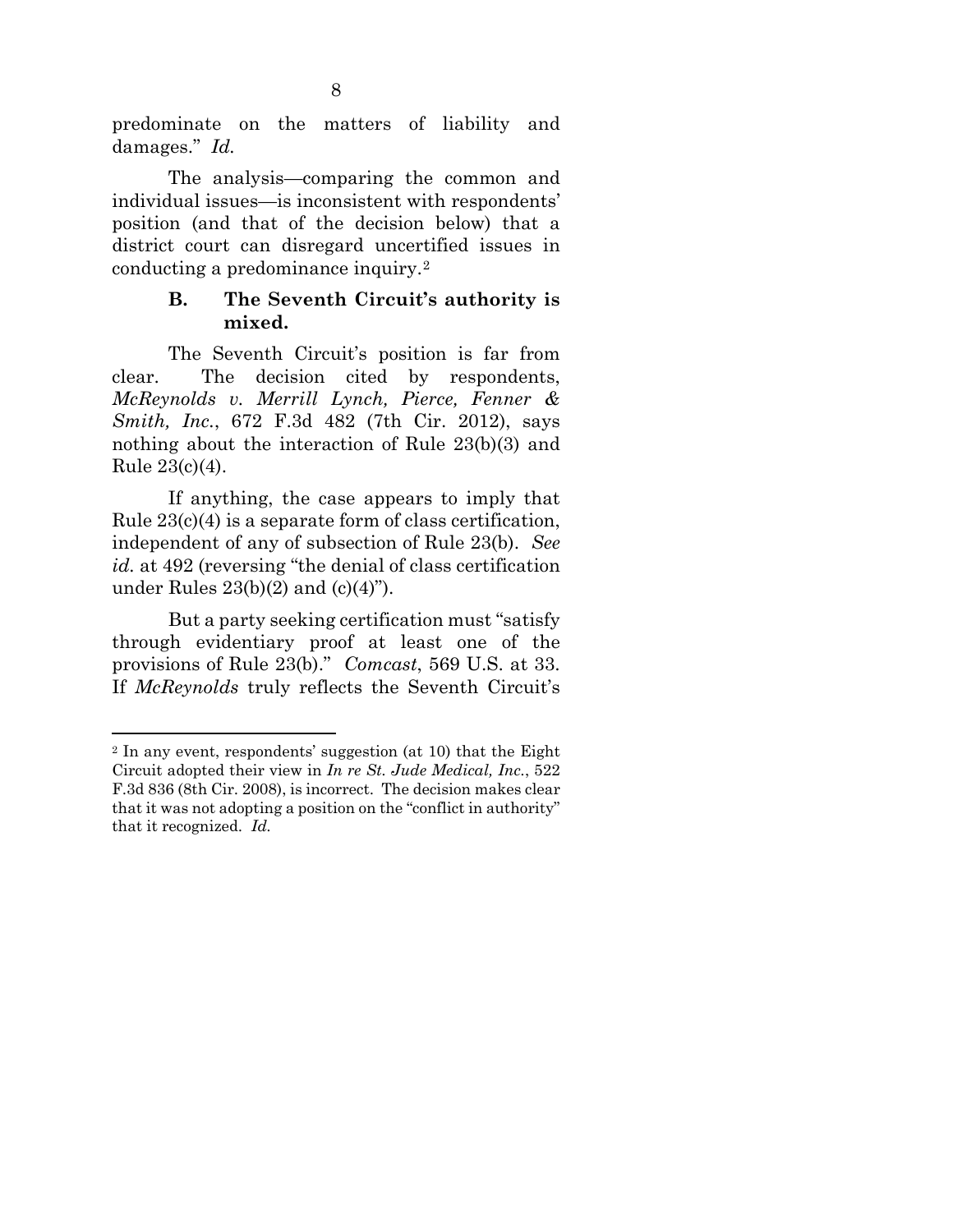view that Rule 23(c)(4) allows class certification independent of Rule 23(b), then certiorari is all the more warranted.

<span id="page-13-1"></span>When the Seventh Circuit has discussed the interplay between Rule  $23(b)(3)$  and Rule  $23(c)(4)$ , its statements have been consistent with ECFMG's view of the law. *Kartman v. State Farm Mutual Automobile Insurance Co.* holds that an "'issues' class under Rule 23(c)(4)" would need to satisfy "the requirements for certification of a damages class under Rule 23(b)(3)." 634 F.3d 883, 886 (7th Cir. 2011) (rejecting an issues class as inappropriate because the requirements of Rule 23(b)(3) were not satisfied). And recently, *Simpson v. Dart* cited Rule  $23(c)(4)$  for the proposition that if the requirements of Rule 23(b) are "satisfied as to some of the class representative's claims but not others," then only the claims for which Rule 23(b)(3) is satisfied "become 'class claims.'" 23 F.4th 706, 713 (7th Cir. 2022). The decision offers no support for respondents' view that certification is allowed without a claim satisfying Rule 23(b)(3).

### <span id="page-13-3"></span><span id="page-13-0"></span>**C. Respondents cannot deny the significant variations within the plurality.**

Even within the circuits that generally share respondents' position, there is significant disagreement. Pet. 17–20.

<span id="page-13-2"></span>Respondents accuse ECFMG of misquoting *Reitman v. Champion Petfoods, USA, Inc.*, 830 F.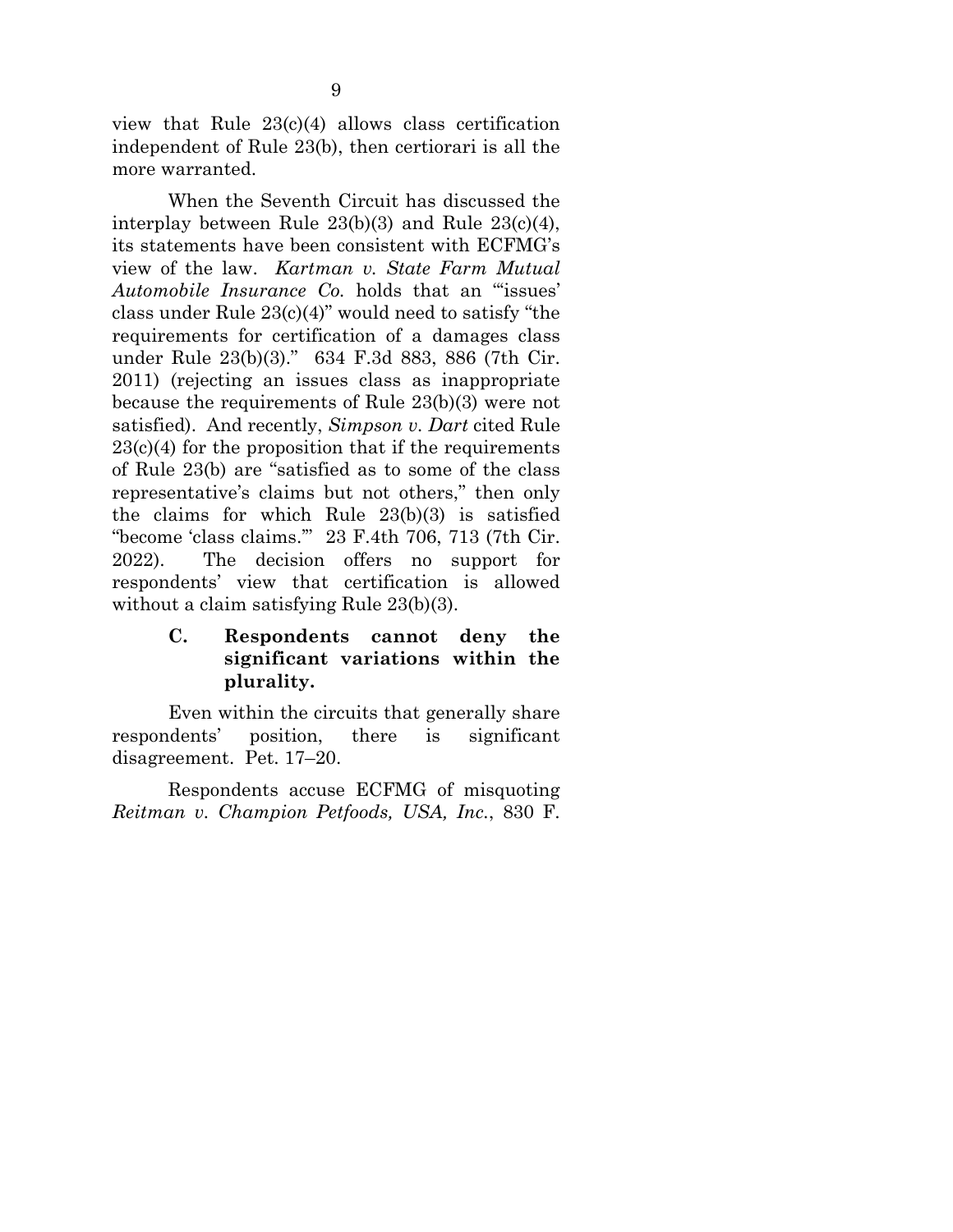Appx. 880 (9th Cir. 2020). BIO 10. Although the quoted sentence (that predominance is unnecessary) describes the district court's analysis, the opinion's preceding sentence states that "the district court applied the correct standard." *Id.* at 882.

<span id="page-14-2"></span><span id="page-14-1"></span>District courts within the Ninth Circuit regularly hold that "a Rule  $23(c)(4)$  issues class" need not meet "the predominance requirement of Rule 23(b)(3)." *E.g.*, *Tasion Communications, Inc. v. Ubiquiti Networks, Inc.*, 308 F.R.D. 630, 633 (N.D. Cal. 2015)

<span id="page-14-0"></span>This view contrasts with the Sixth Circuit's requirement of "a robust application of predominance and superiority." *Martin v. Behr Dayton Thermal Prods. LLC*, 896 F.3d 405, 413 (6th Cir. 2018).

Nor do respondents answer the fact that the Third Circuit's position is unique: no other circuit applies its "*Gates* factor" test. And respondents offer no defense for the statement in the decision below not adopted by any other circuit—that Rule 23(a) must be evaluated only with respect to certified issues. App. 14a.

Even among the four circuits respondents characterize as agreeing with them, there is significant disagreement.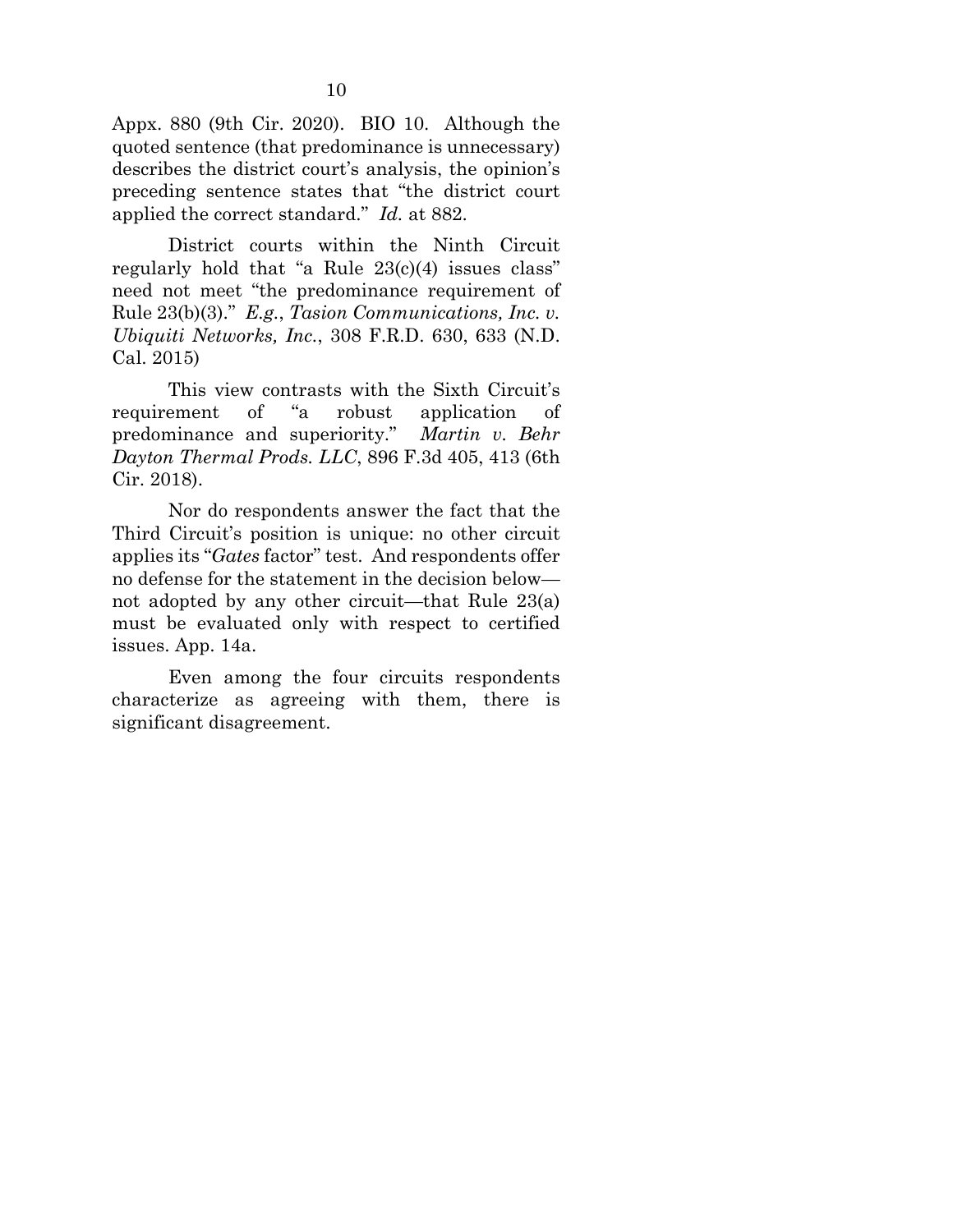<span id="page-15-0"></span>**D. The D.C. Circuit recently and correctly recognized certification under Rule 23(c)(4) as "an unsettled and fundamental issue of law."**

Only weeks ago, on March 17, the D.C. Circuit granted a Rule 23(f) petition presenting the same issue presented in this petition: "[W]hether the requirements of predominance and superiority must exist as to the entire claim, or only regarding the issue certified for class treatment." *In re Med. Transp. Mgmt., Inc.*, No. 21-8006, Dkt. 1 at 17 (D.C. Cir. Mar. 17, 2022).

The D.C. Circuit recognized that issue certification under Rule 23(c)(4) is "an unsettled and fundamental issue of law relating to class actions." *In re Med. Transp. Mgmt., Inc.*, 2022 WL 829169, at \*1 (internal quotation marks omitted).

<span id="page-15-1"></span>This recent decision refutes respondents' suggestion that there is settled law in this area or that guidance from this Court is unnecessary. And the D.C. Circuit is right. Whether Rule  $23(c)(4)$ allows Rule 23(b)(3)'s requirements to be evaded is an unsettled and fundamental question. Certiorari is warranted.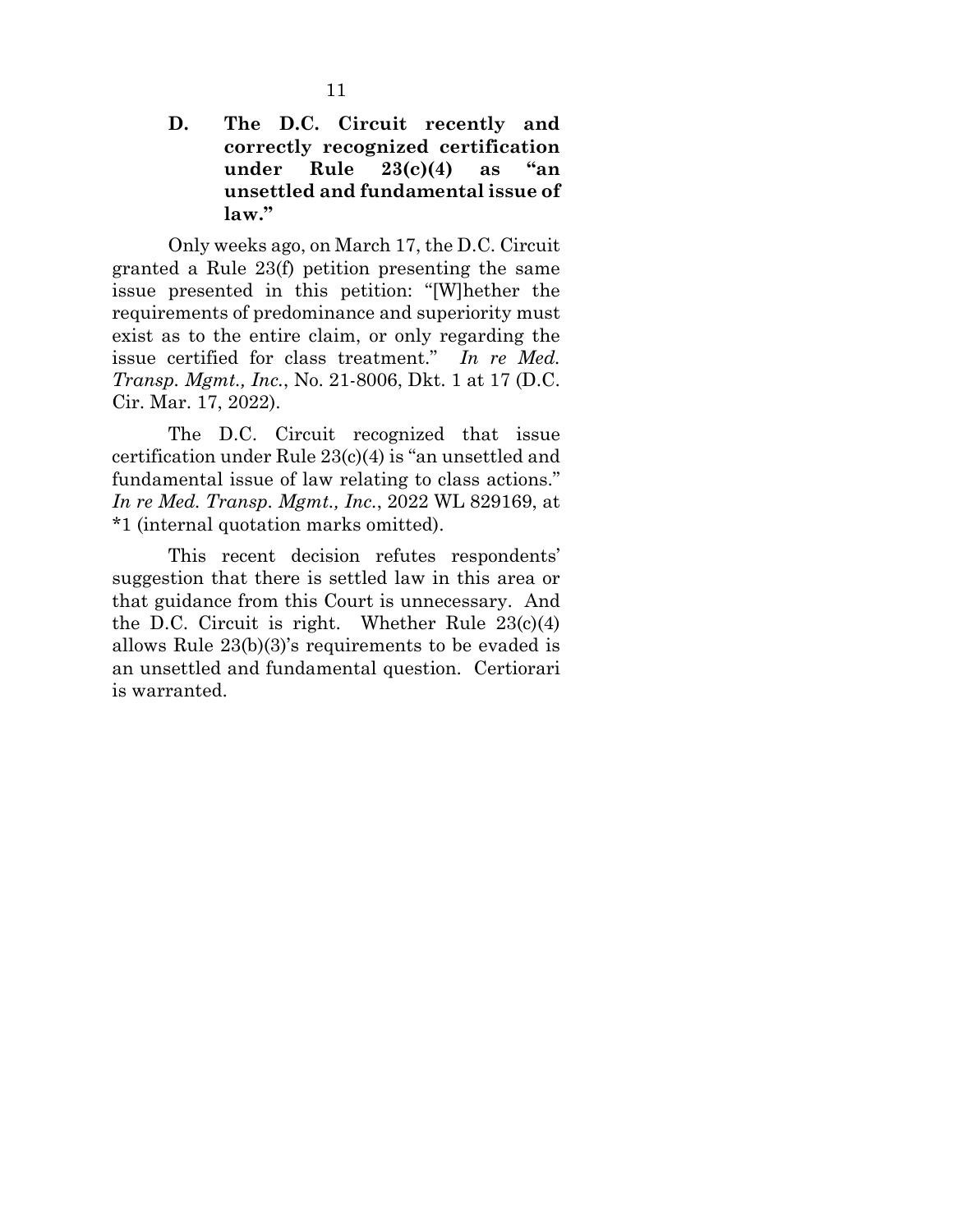#### <span id="page-16-0"></span>**III. This Court Does Not Defer to the Advisory Committee's Decision Not to Amend the Rules.**

The heart of respondents' opposition appears to be that this Court should defer to the Advisory Committee on Civil Rules. BIO 23–27.

This Court has never, to the best of counsel's knowledge, cited (much less provided any deference to) a decision of the Advisory Committee not to propose an amendment to the rules.

<span id="page-16-3"></span>This Court has relied on the Advisory Committee Notes as a source of legislative intent. *See United States v. Vonn*, 535 U.S. 55, 64 n.6 (2002) ("a reliable source of insight . . . especially when, as here, the rule was enacted precisely as the Advisory Committee proposed"); *Beech Aircraft Corp. v. Rainey*, 488 U.S. 153, 165–66 n.9 (1988) ("relevant in determining the meaning of the document Congress enacted").

<span id="page-16-2"></span><span id="page-16-1"></span>But there is a significant difference between considering notes transmitted to Congress accompanying an enacted rule and the (unadopted) deliberations of a body that chose not to propose an amendment. These deliberations are not the product of the full "extensive deliberative process involving many reviewers: a Rules Advisory Committee, public commenters, the Judicial Conference, this Court, the Congress." *Amchem Prods., Inc. v. Windsor*, 521 U.S. 591, 620 (1997).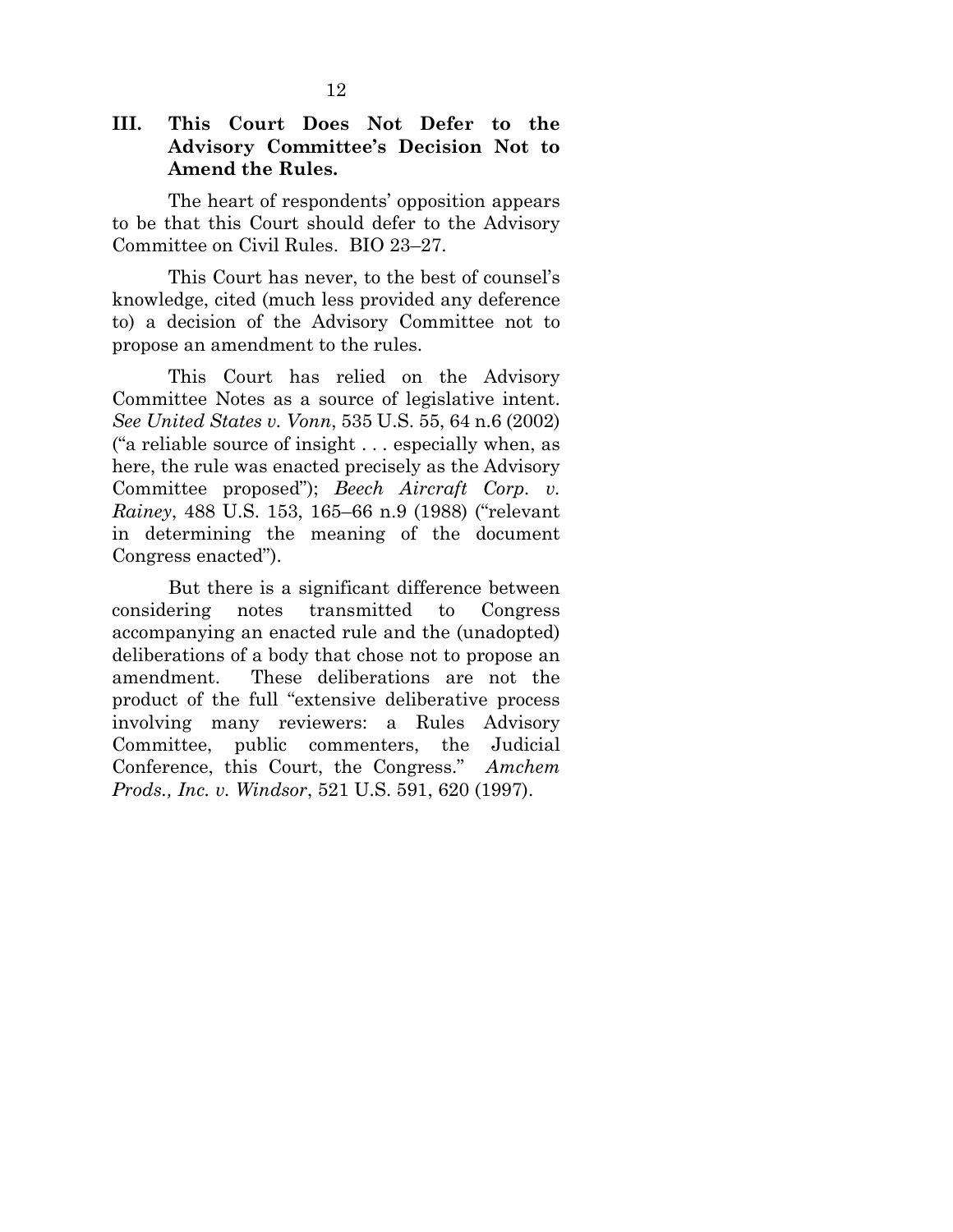No deference is owed by this Court to the decision *not* to propose an amendment, and to the extent that the Advisory Committee views the law as settled and harmonious, it is incorrect.

#### <span id="page-17-0"></span>**IV. Respondents' View Renders Rule 23(b)(3) Practically Superfluous.**

The importance of this issue to the ordinary class certification process cannot be overstated. If respondents are correct, the predominance inquiry of Rule 23(b)(3) should never occur. When a claim involves individual issues, class counsel should always seek certification of the common issues through Rule 23(c)(4), avoiding any need to prove predominance by comparing the common and individual issues.

Respondents offer no reason why counsel would ever choose to pursue class certification under the ordinary Rule 23(b)(3) test if the less-demanding Rule 23(c)(4) route were available to them.

In a footnote, respondents suggest that there is a difference between cases where "damages can be calculated simply and efficiently (e.g., through a classwide damages model), without the need for individualized proceedings" and cases "in which classwide litigation of issues is followed by individual proceedings to determine damages." BIO 29 n.28. But respondents fail to connect this distinction to whether certification is under Rule  $23(b)(3)$  or Rule  $23(c)(4)$ . If damages can be calculated on a classwide basis through a common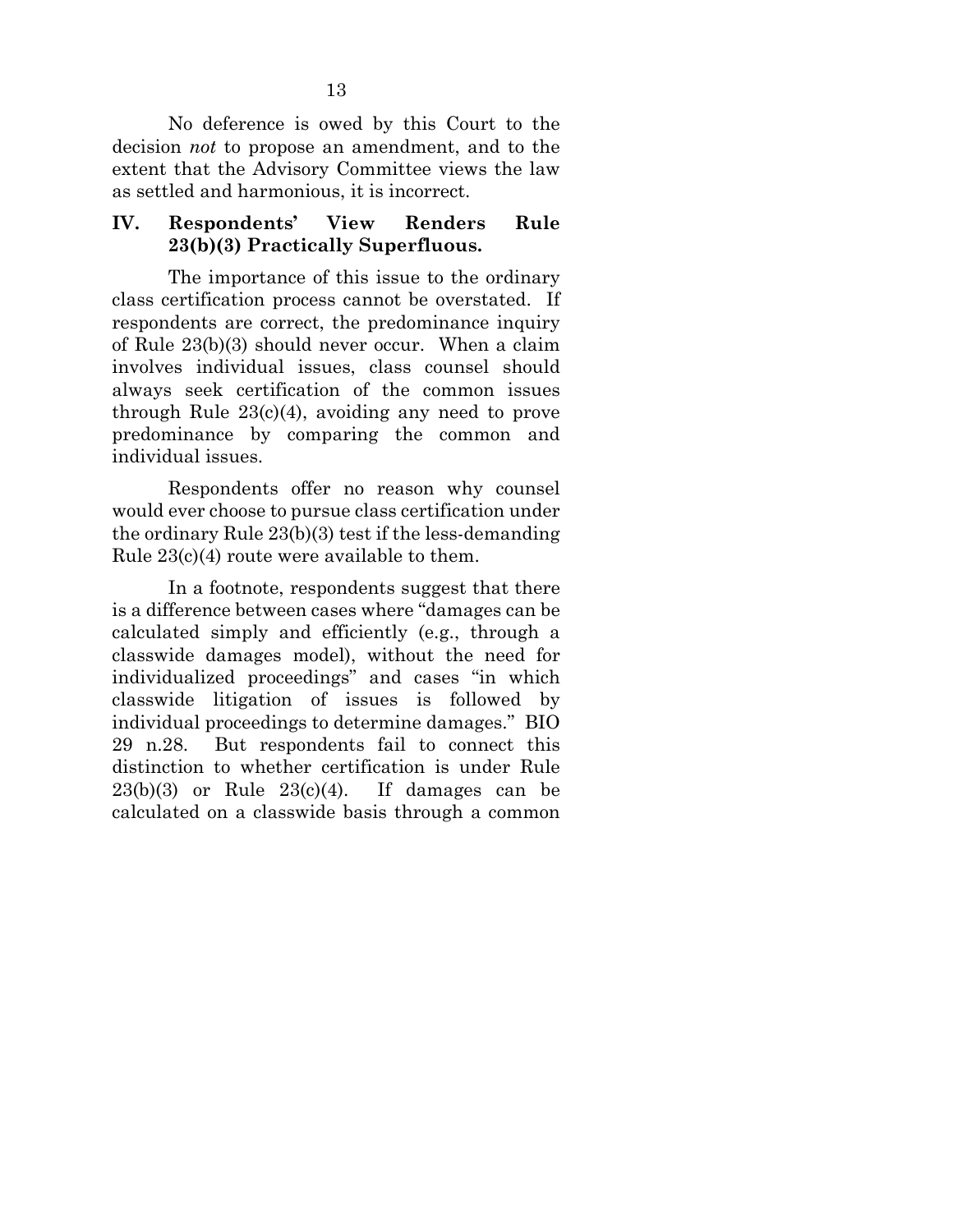damages model, there is no reason that damages could not be certified as a common "issue" under Rule 23(c)(4). And "individualized damages determinations are a feature of most Rule 23(b)(3) class actions." Cabraser & Issacharoff, *The Participatory Class Action*, 92 N.Y.U.L. Rev. at 870 n.102.

<span id="page-18-0"></span>Any classwide proceeding under Rule 23(b)(3) could, if respondents are correct, be achieved more easily through Rule 23(c)(4). Put simply, if respondents are correct, Rule 23(c)(4) "authorize[s] an issue class action end-run around the important procedural safeguard of predominance." Hines, *Challenging the Issue Class Action End-Run*, 52 Emory L.J. at 714.

<span id="page-18-1"></span>When discussing the Advisory Committee Notes, respondents quote the note to Rule 23(c)(4) concerning a liability-only class for a fraud claim, BIO 29, but they overlook the connection of this example to the note to Rule 23(b)(3). Pet. 26–28. Read together, Rule 23(c)(4) may be employed *because* predominance exists under Rule 23(b)(3), not *in the absence of* predominance under Rule  $23(b)(3)$ .

The "sequence" argument under the prior version of the rules, BIO 28, is easily answered. Under the prior version, after determining that an action "may be brought or maintained as a class action with respect to particular issues," then "the provisions of [Rule 23] shall then be construed and applied accordingly." Fed. R. Civ. P. 23(c)(4) (1966).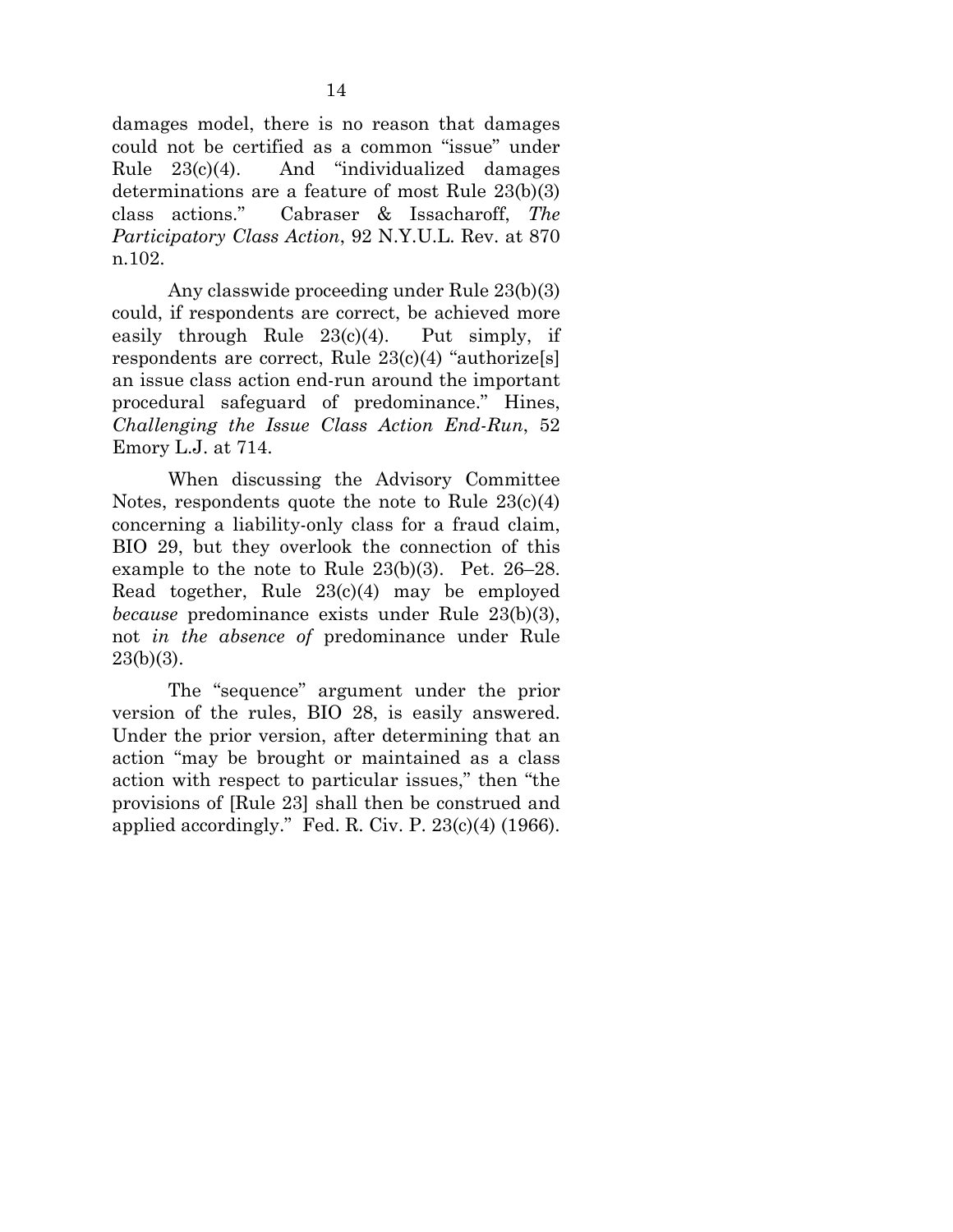The step of "constru[ing] and appl[ying]" the provisions comes after determining whether a class action may be "maintained," an inquiry governed by Rule 23(b). The provisions that must be "construed and applied accordingly" are those about how a class action will be conducted, not whether a class action may be brought or maintained.

This understanding does not "nullify" Rule  $23(c)(4)$ . It gives Rule  $23(c)(4)$  its full effect as a crucial manageability tool: Rule 23(c)(4) makes Rule 23(b)(3) classes possible by allowing certification of common issues for class treatment when they predominate over individual issues. Refusing to distort Rule 23(c)(4) into a new form of class certification does not nullify the provision.

#### <span id="page-19-0"></span>**V. Certiorari Is Warranted Now.**

That this Court has received other petitions on the issue only confirms its persistence and that further percolation is unwarranted and unnecessary.

In the decision below, the Third Circuit adhered to its test—the *Gates* factors—shared by no other circuit and deepened the split further by stating that even Rule 23(a) must be evaluated only with respect to the certified issues. Pet.App. 14a. No other circuit shares this view of Rule 23(a), and respondents are unwilling to defend it.

The issue has not resolved itself and will continue to create uncertainty for courts and